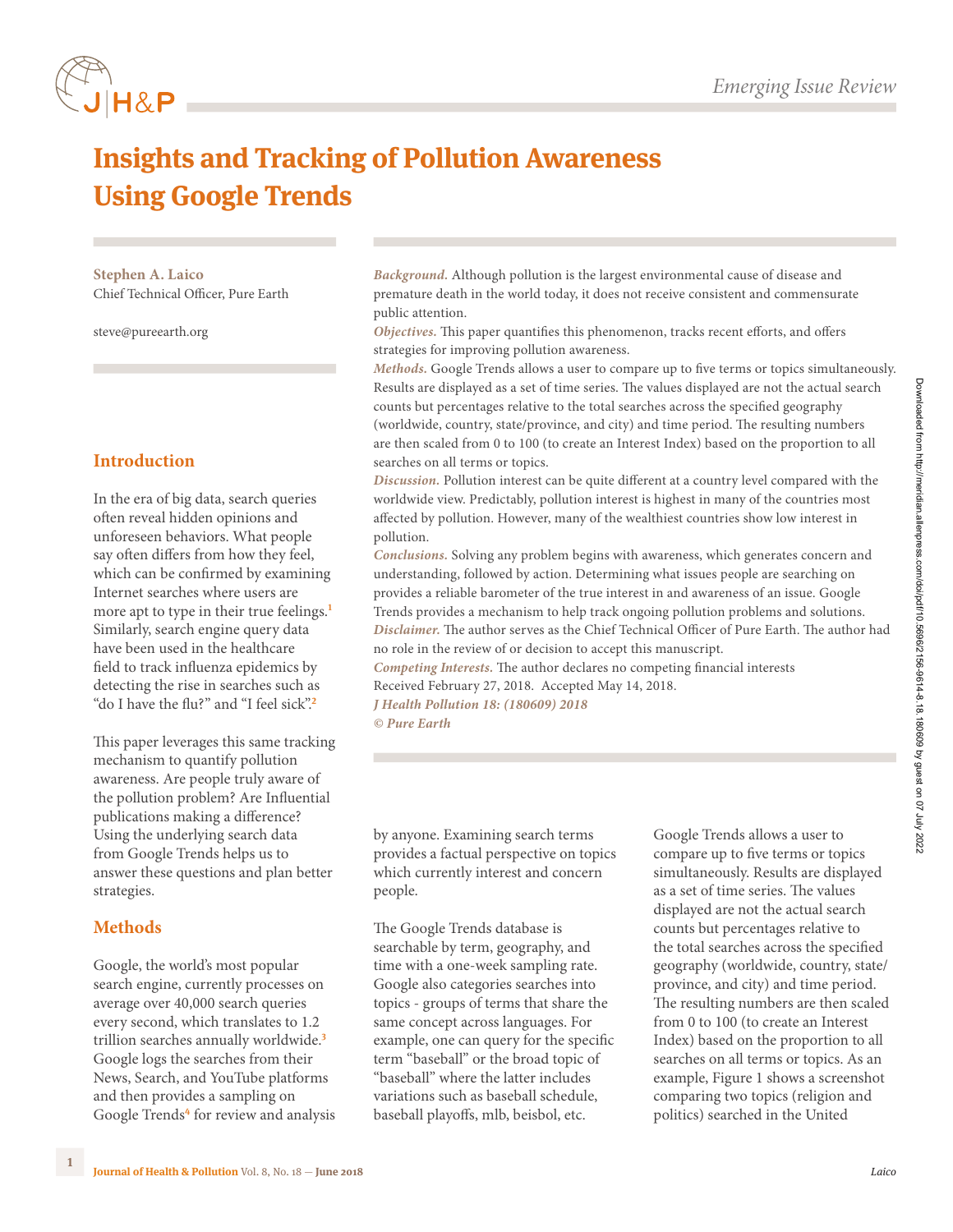### *Emerging Issue Review*

States over three time periods: five years (2013-2017), one year (2017), and 3 months (4Q2017). Clearly, the peak interest occurred for politics in November 2016 during the US Presidential election. Note how the relative proportions remain the same within the data when rescaled in the 1-year and 3-month views.

The present study analyzes Google Trends data collected for all categories of web search over the five-year period from 2013 through 2017 comparing four key health topics: pollution, HIV/ AIDS (human immunodeficiency virus/acquired immunodeficiency syndrome), tuberculosis, and malaria. For readers interested in processing these same data, note that Google Trends re-labels HIV/AIDS as an illness and malaria and tuberculosis as diseases. Using geographic filters, the data was accumulated and considered at a worldwide level and at countryspecific levels. In addition, the 2017 per capita gross domestic product (GDP) per country, obtained from the International Monetary Fund website was folded into the analysis.**<sup>4</sup>**

Google Trends data are easily exported into comma-separated values (CSV) format. For ease and flexibility of analysis, the raw CSV data were imported into a relational database, making it available for queries and data processing using structured query language (SQL) and the perl programming language.

#### **Results**

The data analysis addresses three specific behaviors:

*1.* Worldwide interest in pollution versus other important health issues

*2.* Pollution interest and resources by country

#### Abbreviations

*GDP* Gross Domestic Product

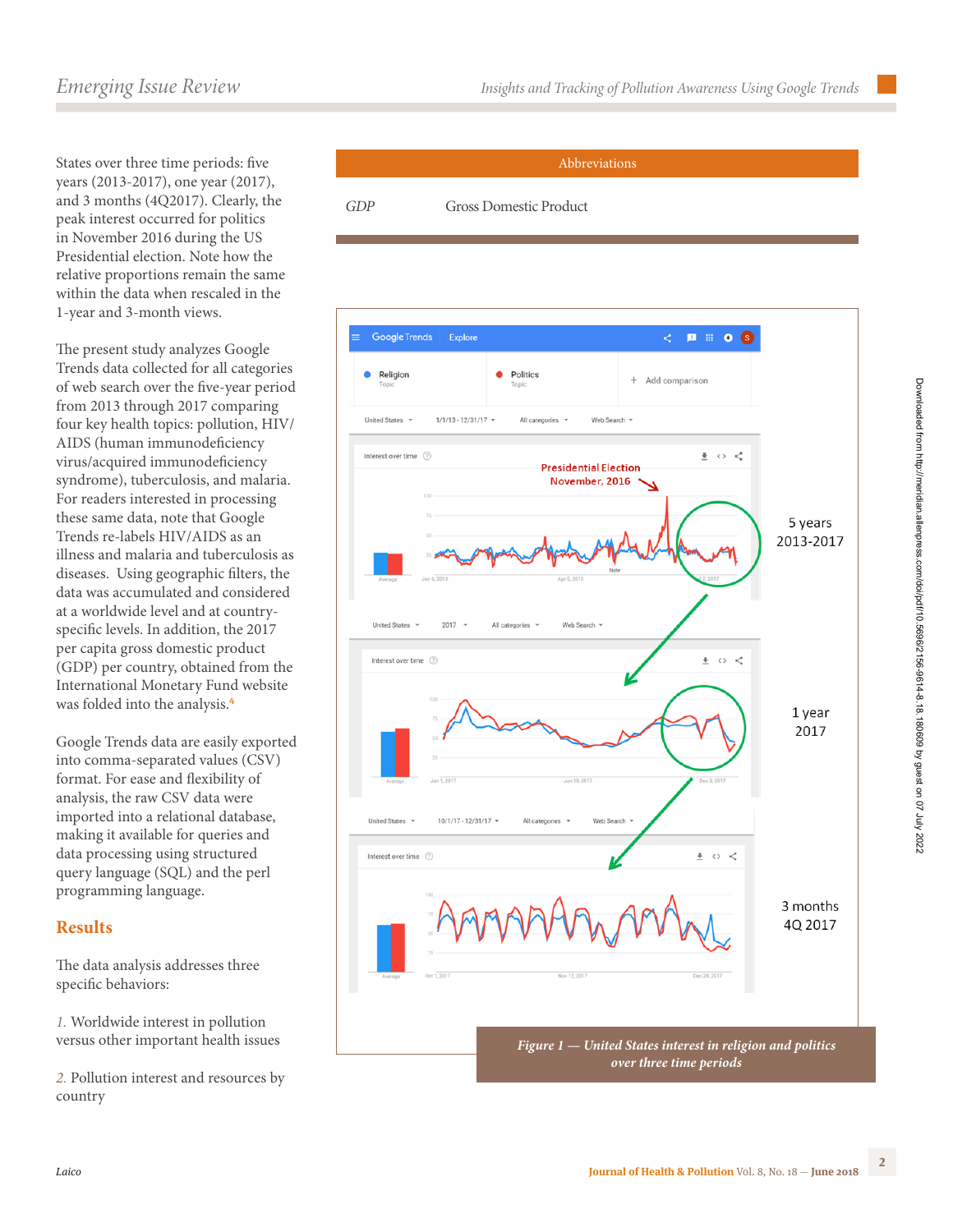# **H&P**





*3.* Impact of influential publications on pollution awareness

#### **Worldwide interest in pollution vs. other important health issues**

Figure 2 is a screenshot of the Google Trends comparison between the four health issues at a worldwide level for the five-year period from 2013 to 2017. The top graph shows the interest over time and the bottom graph shows the interest by region.

The weekly Interest Index samples were exported and then averaged by issue and year to produce the smoother tracks shown in Figure 3. The corresponding growth rates (calculated as the percent change between the 2013 and 2017 averages for each issue) are shown in the legend. Note that the HIV/AIDS data are plotted black instead of yellow for easier readability.

#### **Pollution interest and resources by country**

The next analysis considers more recent data with finer geographic granularity. Figure 4 is a scatter plot of the 2017 pollution interest index (y-axis) versus per capita GDP (x-axis). Data points represent individual countries and are colorcoded by the highest-ranking health issue (of the four considered) as shown in the legend.

#### **Impact of influential publications on pollution awareness**

Figure 5 focuses on worldwide pollution interest during the 4Q of 2017 when two influential reports were released: The Lancet Commission on pollution and health **5** (the Lancet Report), and Toward a Clean World for All: An Evaluation of the World Bank Group's Support to Pollution Management **6** (the World Bank

**3**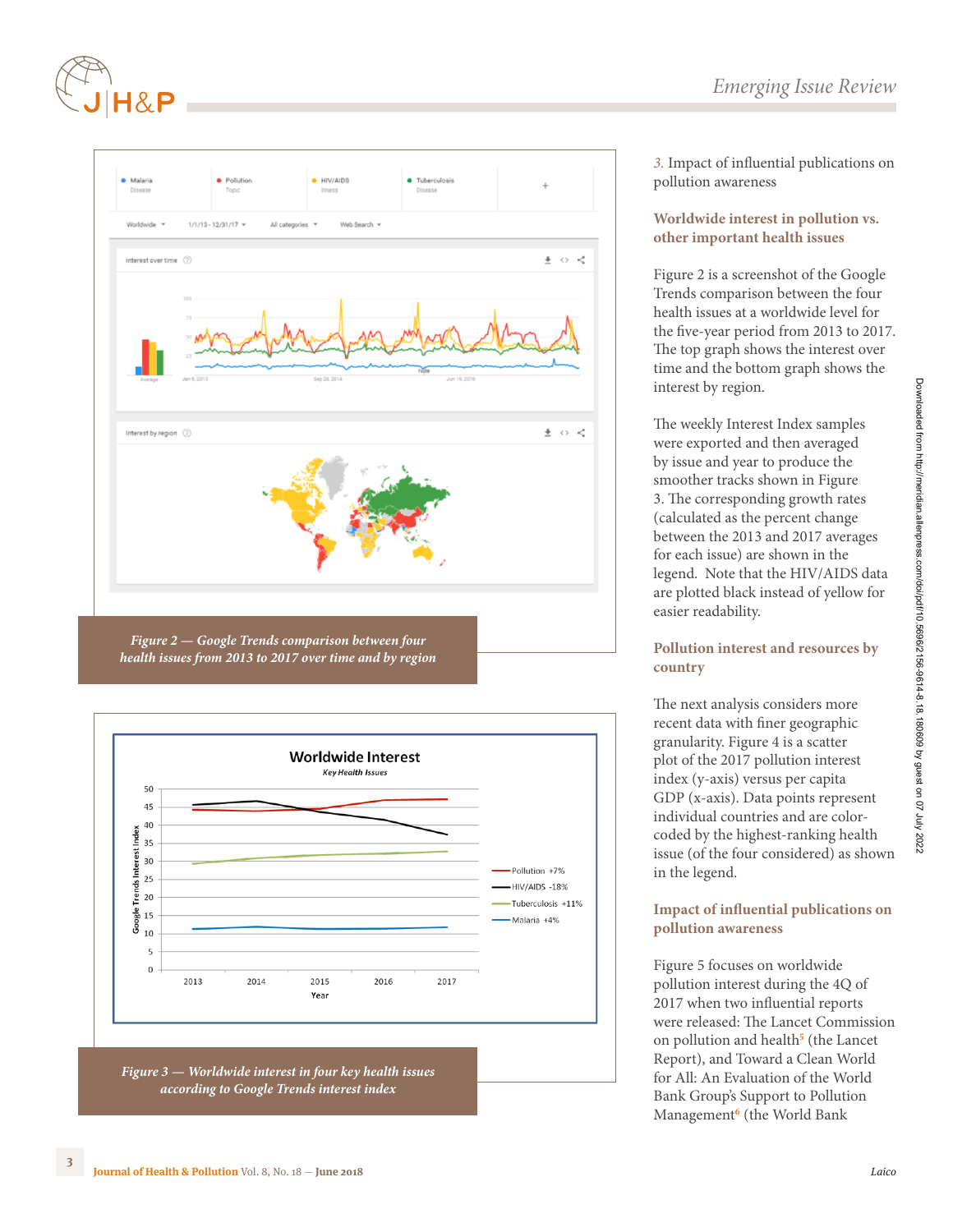*Insights and Tracking of Pollution Awareness Using Google Trends*

Report). The time series chart shows the weekly sampling rate on the x-axis and is annotated with report dates, before/after measurements and the growth trend.

#### **Discussion**

#### **Worldwide interest in pollution vs. other important health issues**

The five-year comparison data shows some surprising results, with worldwide interest in pollution currently exceeding the individual interest levels for HIV/AIDS, tuberculosis and malaria. In Figure 3 we see an encouraging crossover in 2015 when pollution interest first exceeded interest in HIV/AIDS. Without knowing the underlying terms that represent each topic, the big question is "is this a fair comparison?" The regional view in Figure 2 supports the data validity, as each health issue is properly aligned with countries where these issues are most prevalent. In addition, Google Trends provides a mechanism for checking related queries where "users also searched these terms." Top terms for each issue include:

- **Pollution:** *contaminacion, la contaminacion, air pollution*
- **HIV/AIDS:** *aids, sida, hiv*
- **Tuberculosis:** *tb, tuberculose, tb test*
- **Malaria:** *symptoms malaria, paludisme, paludismo*

Even assuming some classification inaccuracy, the increase in pollution interest is obvious.

#### **Pollution interest and resources by country**

Scrutiny of the geography reveals that pollution interest can be quite different



*Figure 4 — Pollution interest and resources by country*



*Figure 5 — Impact of influential publications on pollution awareness*